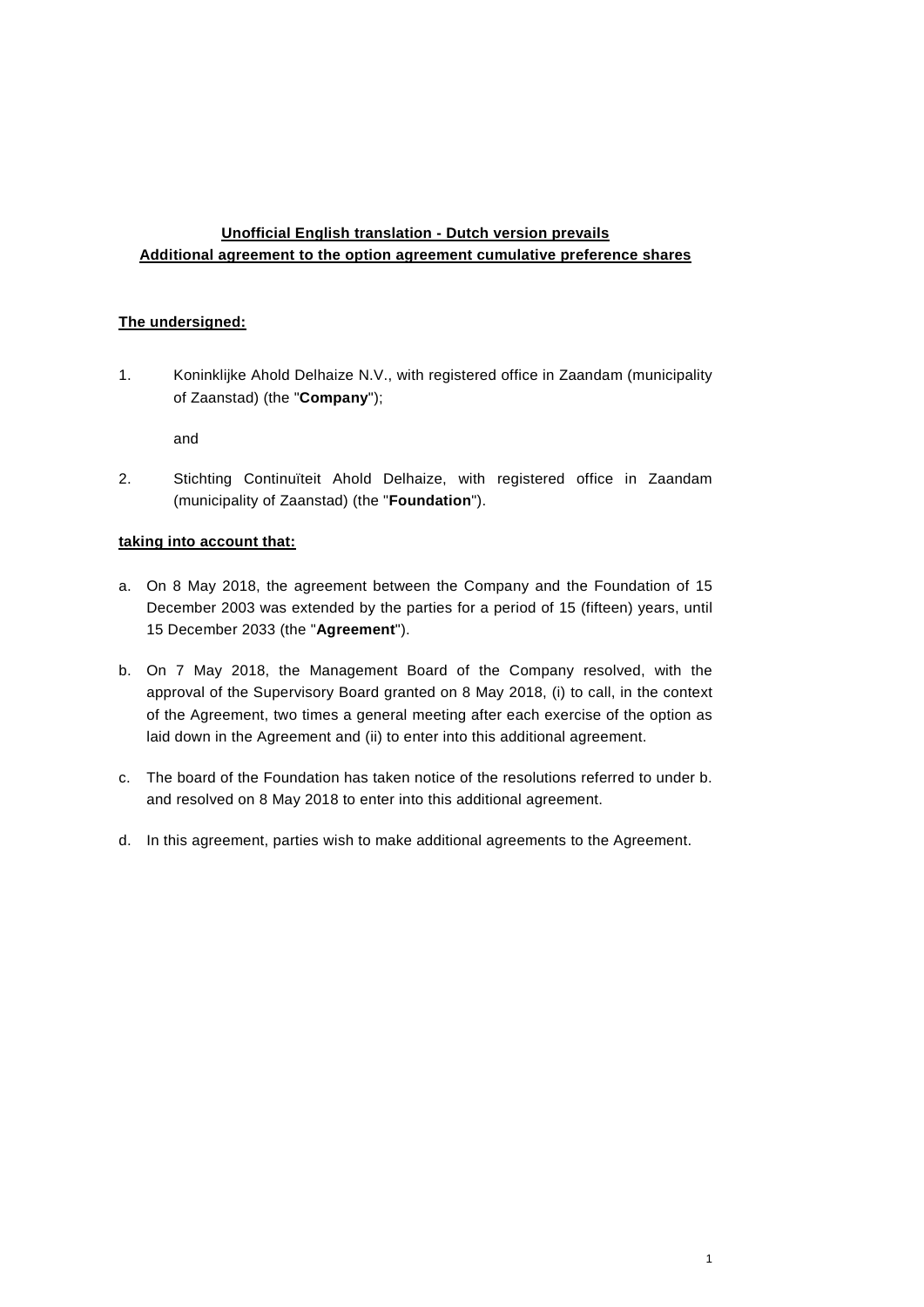### **the Parties agree the following:**

## **Article 1.**

The Company shall call within 6 (six) months after an exercise of the option as laid down in the Agreement an (extraordinary) general meeting, of which the agenda (amongst others) shall contain an item to discuss the situation regarding the Company which has led to the exercise of the option (discussion item).

## **Article 2.**

- 2.1. The Company shall call within 1 (one) year after an exercise of the option as laid down in the Agreement an (extraordinary) general meeting, of which the agenda (amongst others) shall contain an item to cancel the cumulative preference shares in the capital of the Company which are issued and outstanding as a result of the exercise of the option (voting item).
- 2.2. The Foundation commits itself at the general meeting as referred to in article 2.1. to abstain from casting votes on the proposal to cancel the cumulative preference shares as referred to therein.

*(SIGNATURES TO FOLLOW ON THE NEXT PAGE)*